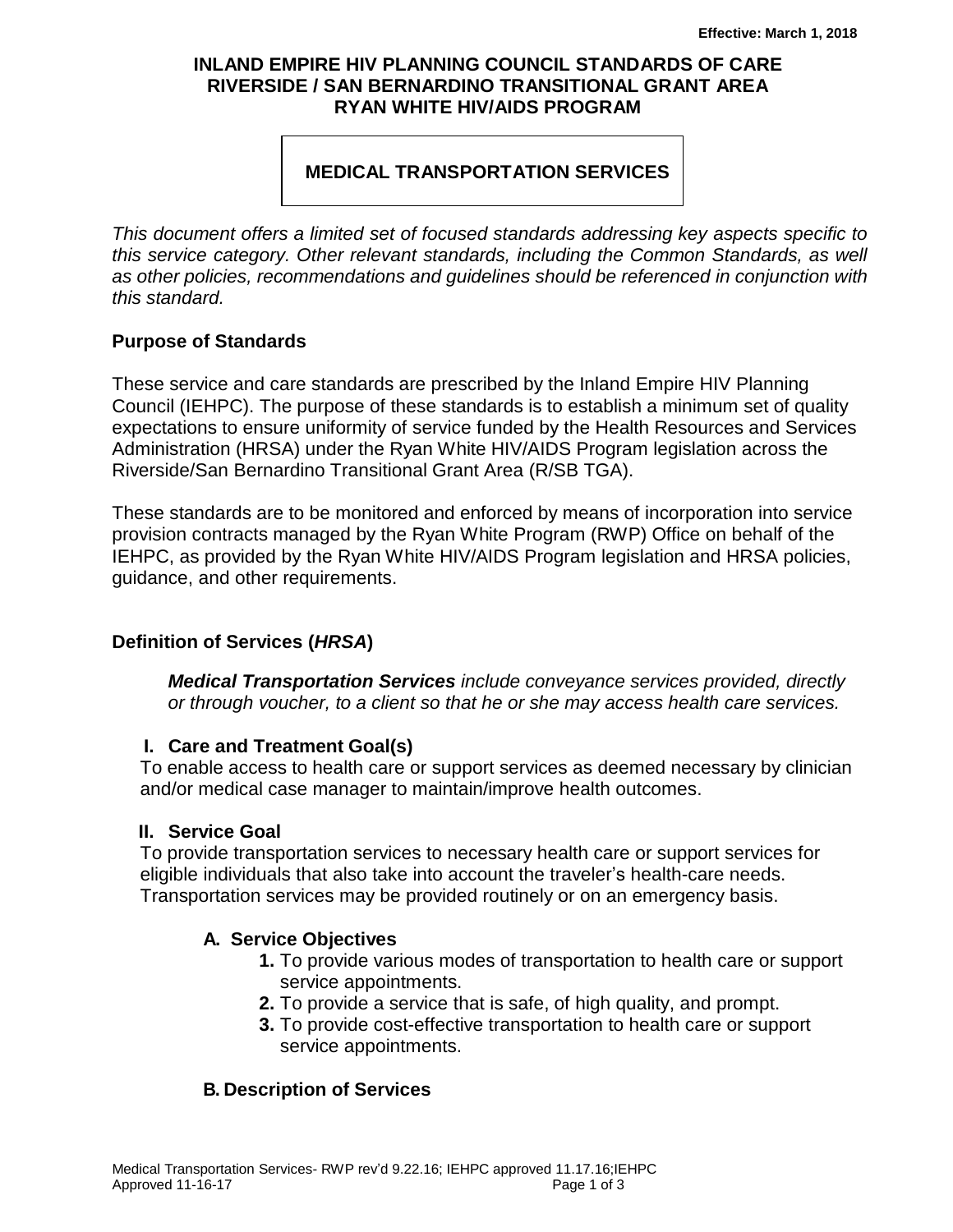### *Service Components*

- **1.** When appropriate, service provision plans must be made available for development of the client's Care Plan.
- **2.** If a Care Plan is in place the Care Plan should be reviewed and incorporated into the delivery of Medical Transportation. If a client receiving Medical Transportation presents with additional service needs, these needs should be incorporated into the clients Care Plan, if they are ever in need of Medical Case management.
- **3.** Provide the most economical means of transportation whenever possible.
- **4.** Allowable modes of transportation service include:
	- a) Bus passes
	- b) Gasoline vouchers
	- c) Van trip
	- d) Urgent taxi trip (only when no other option is available)
- **5.** Documentation must be maintained for all modes to verify that transportation funds were received by the client and were used to access necessary health care and support service appointments. For instance, the provision of gasoline vouchers requires a log with client signature and date indicating that the client received the gasoline voucher as well as a consumer travel record showing dates, location of service appointments and mileage. Travel records must be signed by a staff member at the destination-agency (medical or support service staff) to verify that the individual made it to the intended appointment.
- **6.** No-cost, non-profit or volunteer transportation services should be used as often as possible. Agency representatives must identify such resources with clients prior to provision of other options.
- **7.** Taxi services may be used, but should be considered last resort.

# **C. Limitations**

- **1.** Funds may not be used for client automobile maintenance or repairs or for tires.
- **2.** Funds may not be used for ambulance service.
- **3.** Funds may not be used to transport individuals outside the TGA except when needed services are unavailable within the TGA. Trips outside the TGA must be recommended by a physician, clinician, and a medical case manager, and authorized by the Ryan White Program Staff.
- **4.** Funds may not be used to assist with participation in clinical trials.
- **5.** Funds may not be used to transport individuals to Inland Empire HIV Planning Council meetings or other meetings not directly associated with maintaining/improving the individual's health care.
- **6.** Maximum of up to \$40 per month, per client, upon proof of eligibility and supporting documentation.

# **III. Service-Specific Staff Qualifications**